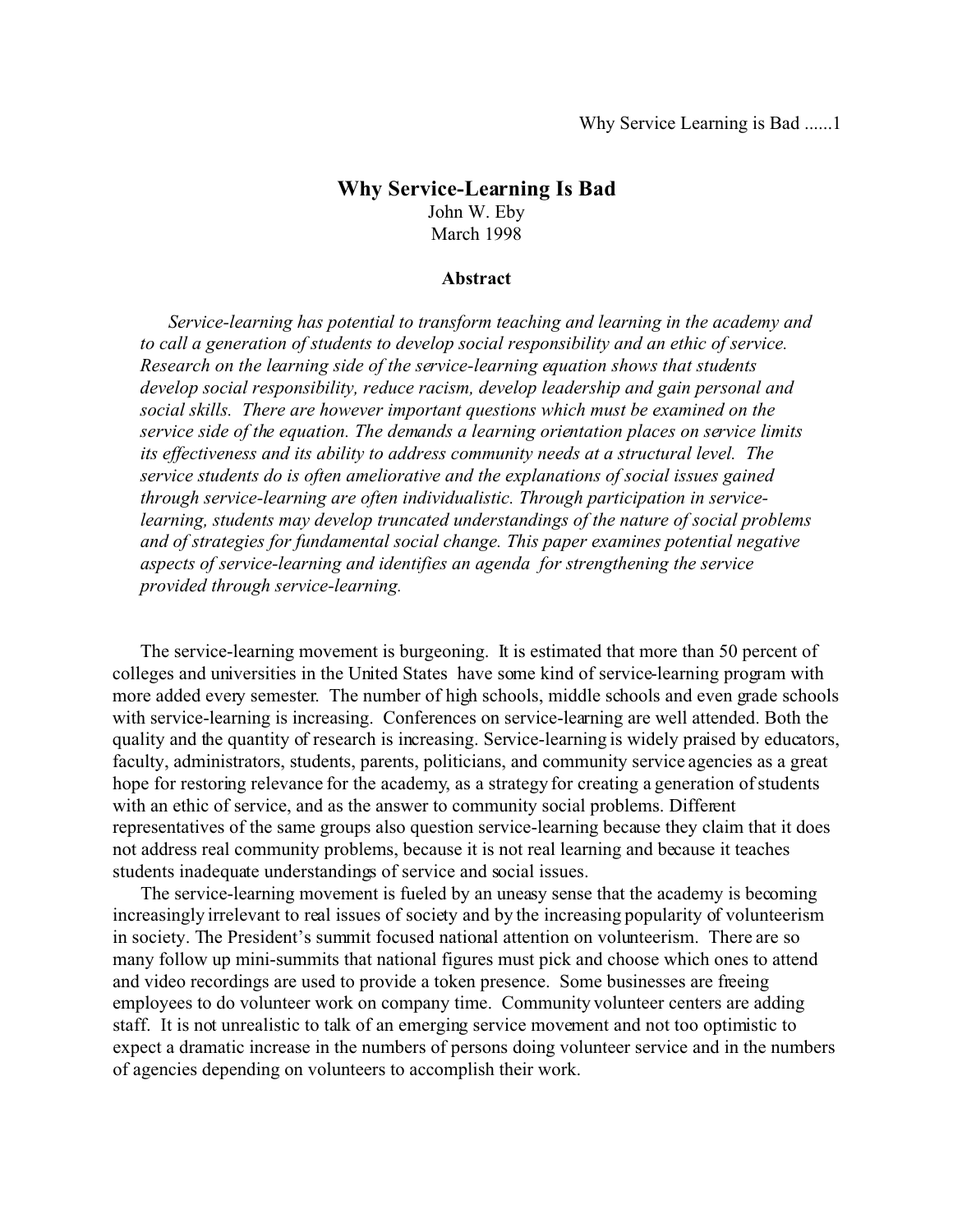The excitement and euphoria of the service-learning movement, fueled by dramatic stories of the benefits of linking learning and service masks underlying troubling issues. The limitations of service done in the name of service-learning are often overlooked and possible harm done by to communities by short term volunteers is ignored. Conversations about negative aspects of service-learning do surface occasionally in the hallways of the academy and in the lounges of service-learning conferences. There is talk of McService, service bites, quick fix service, happy meal community service, or service in a box. Discussions of the limits service-learning have surfaced on the Internet. Community leaders and agency representatives concerned about fundamental community change raise significant questions when given opportunity.

Unfortunately these voices are often informal and sporadic. Much of the discussion about service-learning is carried on by advocates. Most of the published research about servicelearning is done by academicians particularly interested in the learning side of the equation. Community leaders and residents do not have a voice in the dialogue. The voice of community leaders committed to community development and structural change would be particularly helpful. Service is awarded something of a "sacred" status so it is neither popular nor politic to raise questions about the assumptions or unintended effects of volunteerism which often characterizes service-learning. However, if the service-learning movement is to reach maturity and live up to its potential, it must realistically face its limitations and broaden its emphasis beyond volunteerism. It must carefully examine what students learn about social problems and social structure through the kind of service service-learning does. It must examine the subtle effects of service on communities. This suggests both an agenda for planning and organizing service and a research agenda.

This paper is intended to be provocative and to generate such discussions and encourage such research.

## *Service-learning grows from mixed motives*

Because of the strong emphasis on learning within service-learning, service can be subverted and become a "means to an end" rather than an end in itself. At its best, service should be defined by persons served and should be accountable to them in significant ways. Programs should be managed by local people and agencies controlled by them. Often service-learning is organized to respond to the needs of an academic institution which sponsors it, the needs of students, the needs of an instructor, or the needs of a course. The needs of the agency and the community often come last.

There are other forces which dilute both the motivation and the performance of service. The need for service-learning to gain legitimacy with doubting colleagues in the academy is a powerful force to redirect energies from service toward learning. Colleges and universities sometimes use service-learning as a public relations device to enhance their reputations in their communities in order to raise funds and recruit students or to mask negative impacts of other actions they take. Students sometimes use service-learning to make themselves feel good or to strengthen their resumes. They may use service-learning to avoid writing requirements or other course requirements when options are given. Agencies use service-learning to get free labor and to gain prestige. The fact that agencies will take almost any warm body is a sad commentary on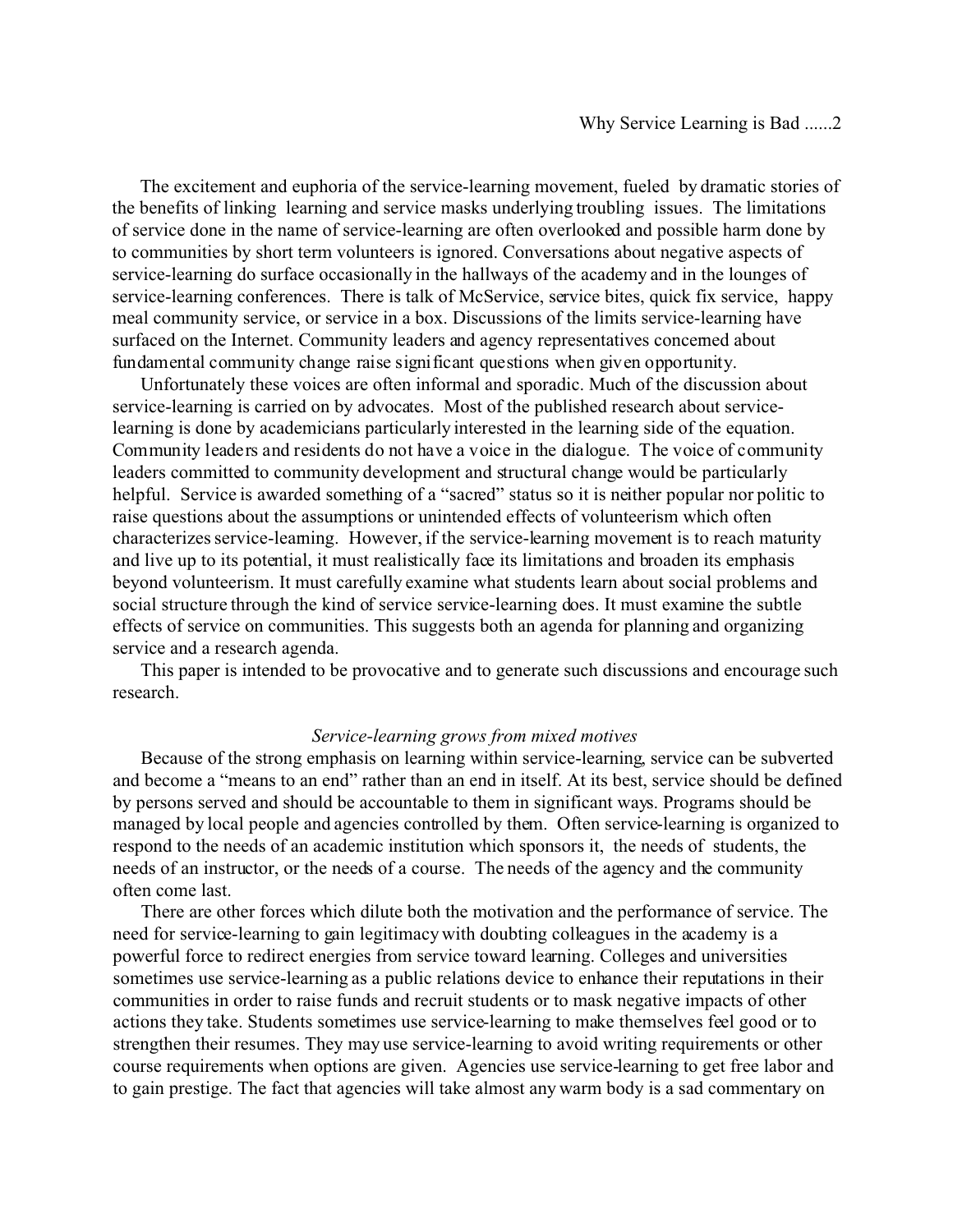how much they need help. Participation in service-learning programs gives agencies access to a college or university and the prestige and help that brings. Religious students sometimes use service as a means to gain converts. Businesses support service to enhance their reputations and sometimes to legitimize or divert attention from other practices which may not be in the best interests of the community.

There is also danger of "using" individuals and communities in inappropriate ways as laboratories or as subjects for experiment and practice. Community members become objects rather than participants or passive recipients rather than actors. The fact that service-learning mixes objectives has potential for prostituting service by making it serve objectives which contribute to the students or the college or university rather than to the community.

### *Service-learning is based on a simplistic understanding of service*

The service-learning movement is fond of the quotation from Martin Luther King. "Everybody can be great. Because anybody can serve. You don't have to have a college degree to serve. You don't have to make your subject and your verb agree to serve. You don't have to know about Plato and Aristotle to serve. You don't have to know Einstein's Theory of Relativity to serve. You don't have to know the second theory of thermodynamics in physics to serve. You only need a heart full of grace. A soul generated by love."

While it is true that anyone can serve, it is also true as Allan Keith-Lucas (1972 p.119) comments that, "To help another human being may sound like a very simple process. Actually it is one of the hardest things that anyone can be called to do." When service-learning is done without proper selection of students and without appropriate training, orientation and reflection, it can support ineffective and sometimes harmful kinds of service. Such service trivializes service and demeans service professions.

## *Service-learning teaches a false understanding of need*

John McKnight (1996) in an insightful discussion of "Professionalizing Service and Disabling Help" discusses the concept of need often carried by students into service-learning assignments. Need, he says, is often defined as deficiency or as the lack of something a client needs or wants. The deficiency is placed in the client. Deficiencies are translated into a set of disconnected parts and treated with specialized service. Needs are understood to reside in the individual rather than in the system. Each need can be isolated as a discrete deficiency. Service is provided in discrete units directly targeted to a particular deficiency.

Freire (1971, p. 53) uses images borrowed from a "banking" system to describe this understanding of education. The system acts as if students are empty receptacles to be filled by the teacher. Education becomes an act of transferring knowledge from the teacher to the student. Students are passive depositories and teachers depositors.

This understanding of need as deficiency reinforces simplistic understandings of social problems and ignores resources and strengths already in communities. It is rewarding for a student to share love, hugs, and mathematics with a student in a tutoring program, but this individualization of social issues ignores structural components and causes. Often students who do service-learning enter communities from outside. This reinforces the idea that communities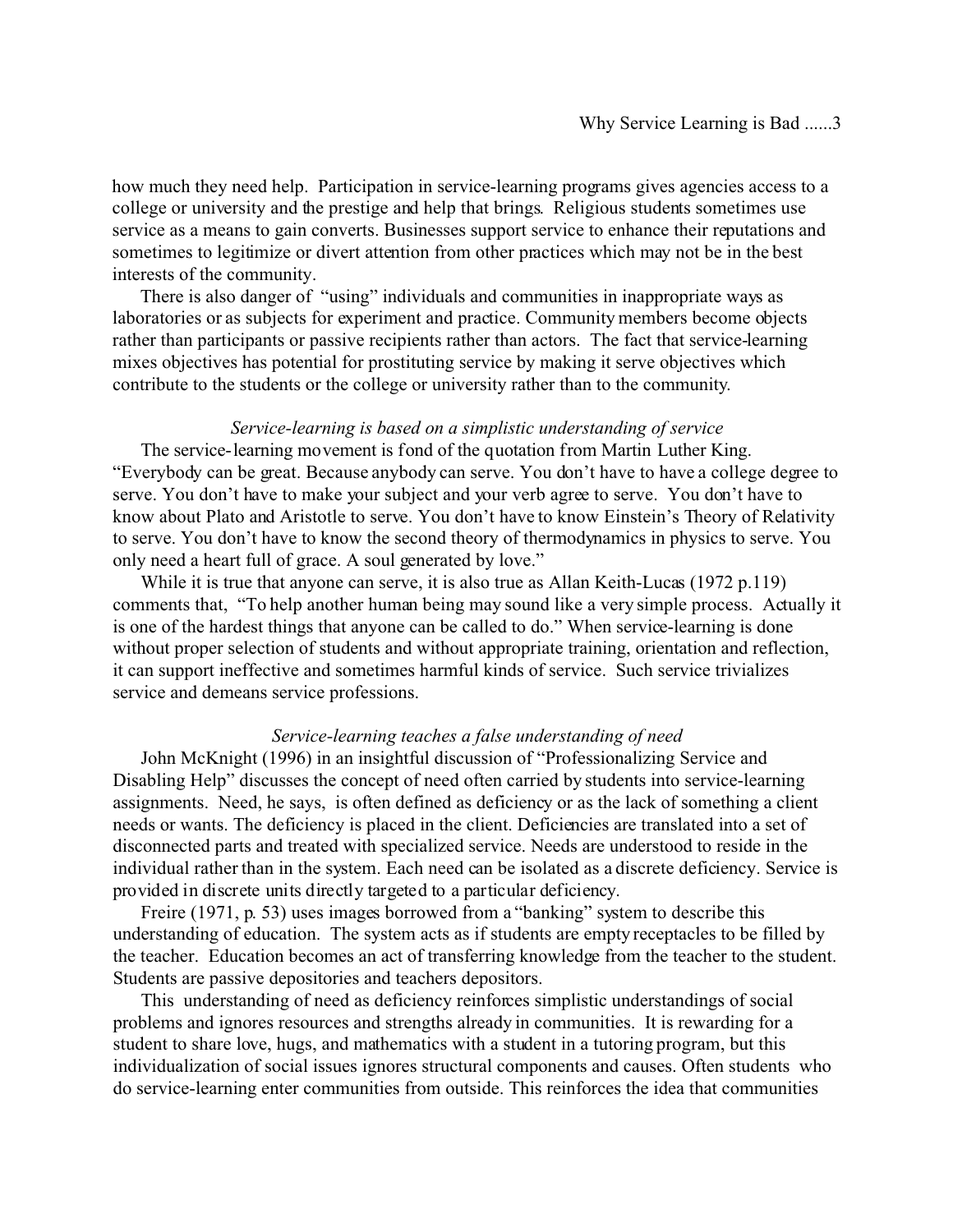themselves are deficient and need outside resources to work at their problems. By defining needs as deficiencies, students are able to separate themselves from the problems they encounter. They fail to see that often the same social structures which work well for them create the needs in the communities in which they do service-learning. By focusing on individualized need and individualized service students miss the systemic nature of social life.

Defining need as deficiency also reinforces the fundamental misunderstanding among many Americans found by Bellah (1985) and colleagues. They discovered that while most people they surveyed thought the world was going to "hell in a handbasket," most also were optimistic about their own personal futures. They failed to grasp the fundamental fact that their individual futures were intrinsically linked to the future of the society. A Somali proverb states that the presence of a man in a village who is too poor to own a camel is an embarrassment to the entire village. In America the village blames the man for his poverty! Unfortunately, service-learning when it is characterized by individualistic understandings of need perpetuates this kind of individualism.

#### *Service-learning teaches a false understanding of response to need*

Help according to McKnight (1996) is often offered as a mirror image of the individualized definition of need. The answer to need as deficiency is an outside person whose service fills the deficiency. This exaggerates the importance of the person who serves, demeans the person served and ignores resources in the community such as peers, families and community leaders. It fails to recognize the political, social and economic factors which create the need.

This definition of response allows service to be shaped to reflect the skills, schedules, interests, and learning agenda of the students in service-learning rather than to meet real community needs. Needs are defined in terms of what students have to offer. "To a person with a hammer, everything looks like a nail." Resources in the community are often ignored. Too often service-learning reinforces assumptions of persons who need help that they do not have the resources to solve their own problems. It communicates to communities that they too are deficient and that the answers to the issues they face must come from outside. Service-learning tends to skew programs toward the needs of students rather toward the needs of communities. It often ameliorative rather than oriented toward change of social structures. It puts band-aids on deeply rooted problems and gives students an inadequate understanding of service.

## *Service-learning diverts attention from social policy to volunteerism*

Most service-learning programs include volunteer service. The President's summit on volunteerism, the many state and local follow-up summits and the visibility given to volunteerism by national figures such as General Powell have elevated volunteerism to almost sacred status. While the importance and significance of volunteerism cannot be overstated, volunteerism and private programs cannot substitute for appropriate governmental action and social policy. At a recent regional meeting touting volunteer service and service-learning, both the Governor of the Commonwealth of Pennsylvania and the Mayor of the City of Harrisburg stated that government can reduce its role now that volunteerism is increasing. It is tempting to see volunteerism as a viable response to deeply rooted social issues.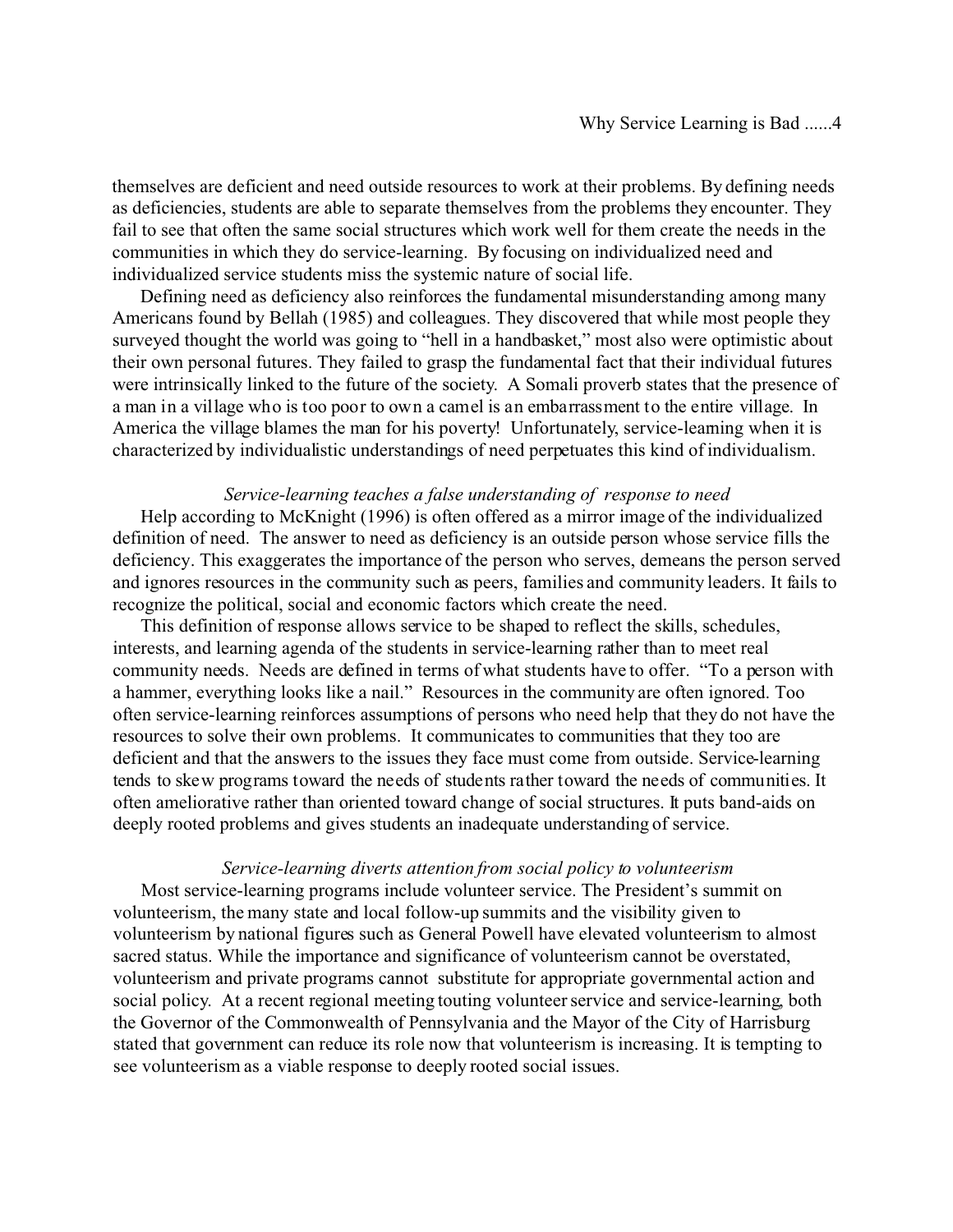The fallacy of that claim is evident when noting that \$16 billion annual reduction in programs for the poor in the recent welfare reform bill approved by congress compares with the \$11 billion total of all secular and private giving for the poor (Wallis, 1997). If service-learning diverts effort from social policy initiatives to volunteerism it will do a major disservice to those it is designed to help.

## *Service-learning encourages diversion of agency agendas*

The existence of a ready source of well motivated and generally competent service-learning volunteers encourages agencies to divert energies to meet the needs and interests of the volunteers sometimes at the expense of their own mission. Time spent catering to needs of volunteers and participating in their learning robs time from agency work. Time required to develop and run programs designed for short-term, untrained volunteers from outside the community detracts from time needed to involve community residents in working at community issues and to design programs which have long term structural impacts.

### *Service-learning can do harm*

Service-learning exists within a number of constraints imposed by its very nature. Students must serve on schedules dictated by the college calendar, sports events, classes, availability of transportation, and their many personal commitments. Safety and liability considerations impact what they can do. When service-learning is done within a course, activities must fit with course objectives. Many students have little experience working with people different from themselves or little exposure to the issues involved in their service activity. Many professors are experts in their disciplines but not in community service or cross cultural relationships.

Service-learning has potential to do actual harm to individuals, particularly to children with whom students work. Because students come and go, relationships are short term. What may be a casual relationship for a student may be very significant relationship for a child or young adult in the program. Breaking the relationship at the end of the service-learning assignment can be traumatic and can add to the fragmentation already typical of poor communities. Students may reflect ethnocentrism and racism in ways that are harmful. Idealistic students may inappropriately criticize agency practices and policies.

# **Implications for design of service-learning**

Admittedly, the discussion above is provocative and based on stereotypes and broad generalizations of volunteer service and service-learning. There are many service-learning programs which do not fit the stereotypes. But unfortunately many do.

As it matures, service-learning must go beyond "good intentions" (Illich, 1990) and "do goodism" to incorporate "state of the art" theoretical understanding and principles of good practice for service and social change. A beginning agenda to help move in this direction might include the following points.

*Service-learning must incorporate the perspectives of all of its stakeholders*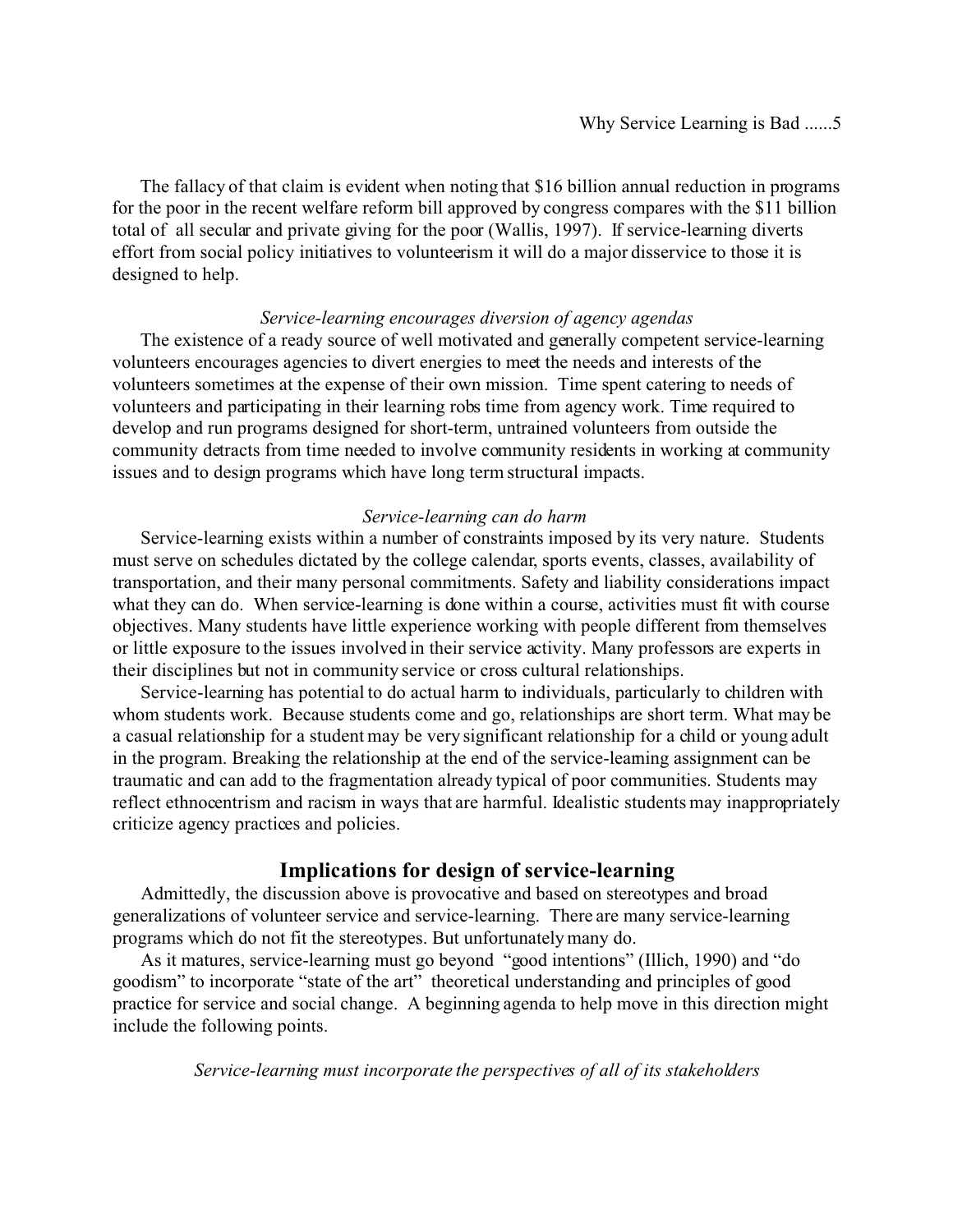Service-learning brings together six sets of primary stakeholders; students, faculty, educational institutions, service recipients, community agencies, and communities. Each of these stakeholders has its own agenda and interests. Unfortunately very few discussions of servicelearning give voice to all of these stakeholders.

One of the major challenges of service-learning at this stage of its development is to bring together with integrity the interests and cultures of all stakeholders. This is no easy task. Sven Groennings after interviewing more than 20 service agencies on behalf of the Association of Episcopal Colleges wrote, "While both service agencies and educational institutions are stakeholders in service-learning, the partners represent two cultures, which differ in purposes and considerably in vocabulary. Each of the partnering sectors lacks a solid widely-shared understanding of the dynamics of the other. There are weaknesses in the structure of interinstitutional relationships ("disconnects") which hamper communication, conflict resolution and the development of leaders who are accustomed to working together" (Groennings, 1997). The "disconnects" are even greater between other pairs of stakeholders in the matrix. Too often conversation and planning is done by each group alone or in pairs, rather than with representatives from all groups.

### *Authentic partnerships between colleges and communities are essential*

For learning to occur in service-learning there must be careful planning and clear objectives, the experience must be linked integrally with academic courses, and the experience must include structured reflection. The most critical factor in the service component is the local agency which provides the setting for students to work. It is important for the agency to have authentic roots in the community and to provide continuity for programs in which students serve and for the relationships which short-term service-learning students build.

Effective programs include training, supervision, monitoring, support and evaluation. Much of this must be done by the agency. To do this well requires a heavy investment of agency resources. Most agencies are already stretched beyond their capacities. They have limited resources to respond to unending need.

Priority must be placed on developing clear expectations and mutual understandings between partners. It is also important for the college or university to contribute their "fair share" to the partnership. There are many ways this could happen but often does not. Colleges might provide financial reimbursement for agency time invested in service-learning students. Or they might provide other in-kind resources such as research, consultation, use of university facilities, or program evaluation. However this is often difficult because service-learning is not fully incorporated into the infra-structure of the college or university. Individual faculty often carry the additional work load and cost to incorporate service-learning into courses. For authentic partnerships between colleges and universities and communities to develop, ways must be found to incorporate service-learning into budgets and into faculty and staff loads.

#### *Principles of good practice must be followed*

The *Principles of Good Practice for Combining Service and Learning* developed by more than 70 organizations at a Wingspread conference in 1989 (Hornet & Poulsen) provide a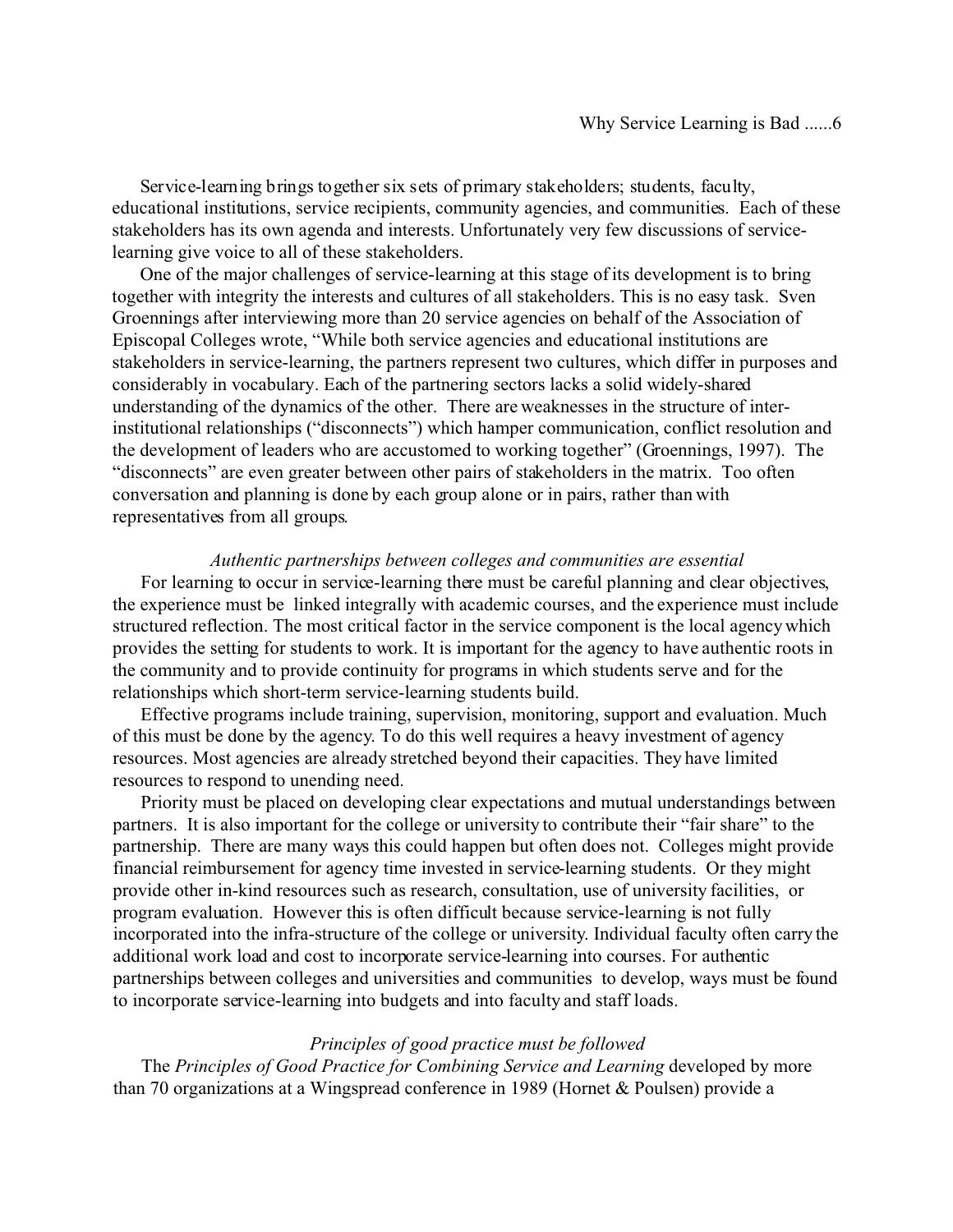framework for programs of high quality. These principles call for service-learning to include responsible and challenging actions for the common good, critical reflection on activities, clear goals, involvement of those with needs in defining needs, identification of clear responsibilities of all partners, careful matching of providers and needs, sustained organizational commitment, providing training, supervision monitoring, support recognition and evaluation of programs, flexible and appropriate time commitments, and participation with diverse populations. This set of principles provides an excellent checklist for planning service-learning.

The planning and evaluation of service provides an opportunity for service-learning to incorporate an interdisciplinary approach so central to the concept of service-learning itself. Disciplines such as social work, political science, sociology, organizational behavior and community development should be generously used by the administrators of service learning activities. Frequently practitioners of service-learning are long on motivation and good will but short on expertise that relates to social and community change. There is a particular challenge to design programs which can use short term service-learning students in ways which fit into long term community programs or to find ways for students to spend longer periods of time in agencies.

## *The learning agenda must include social structural issues*

Learning in service-learning is both intentional and serendipitous. It is important to thoughtfully manage both areas. Curricular content should help students to develop what is often called a 'sociological imagination," that is the ability to see patterns, structures and social context. C. Wright Mills (1959) talks about "personal troubles of milieu" which are rooted in the character of the individual and "public issues of social structure" which transcend the individual. Most students do not make the distinction intuitively. They must be helped to see structural conditions. Training, supervision and reflection must give careful attention to sensitize students to see factors beyond those residing in individuals.

Students tend to reflect on service-learning primarily in egocentric terms. They are quick to comment on the meaning service added to their college experience or the relationships they developed. They frequently reflect on changes in personal attitudes such as decreases in racism and increases in empathy for persons in need. This is important. But reflection must also include critical analysis and understanding of theoretical issues, service strategies, social change, agency policies, social policies, and community structure.

#### *Advocacy and community development must be included*

The short term nature of service- learning almost forces it to rely on settings which provide opportunity for direct service. However, as service-learning matures it is especially important to broaden service opportunities to include advocacy and community development.

## *Research Agenda*

The issues raised above suggest a research agenda. There is a great need for case studies showing creative and innovative ways to do effective service in service-learning. Descriptions of exemplary programs can be used as models for planning and evaluation. Studies of ineffective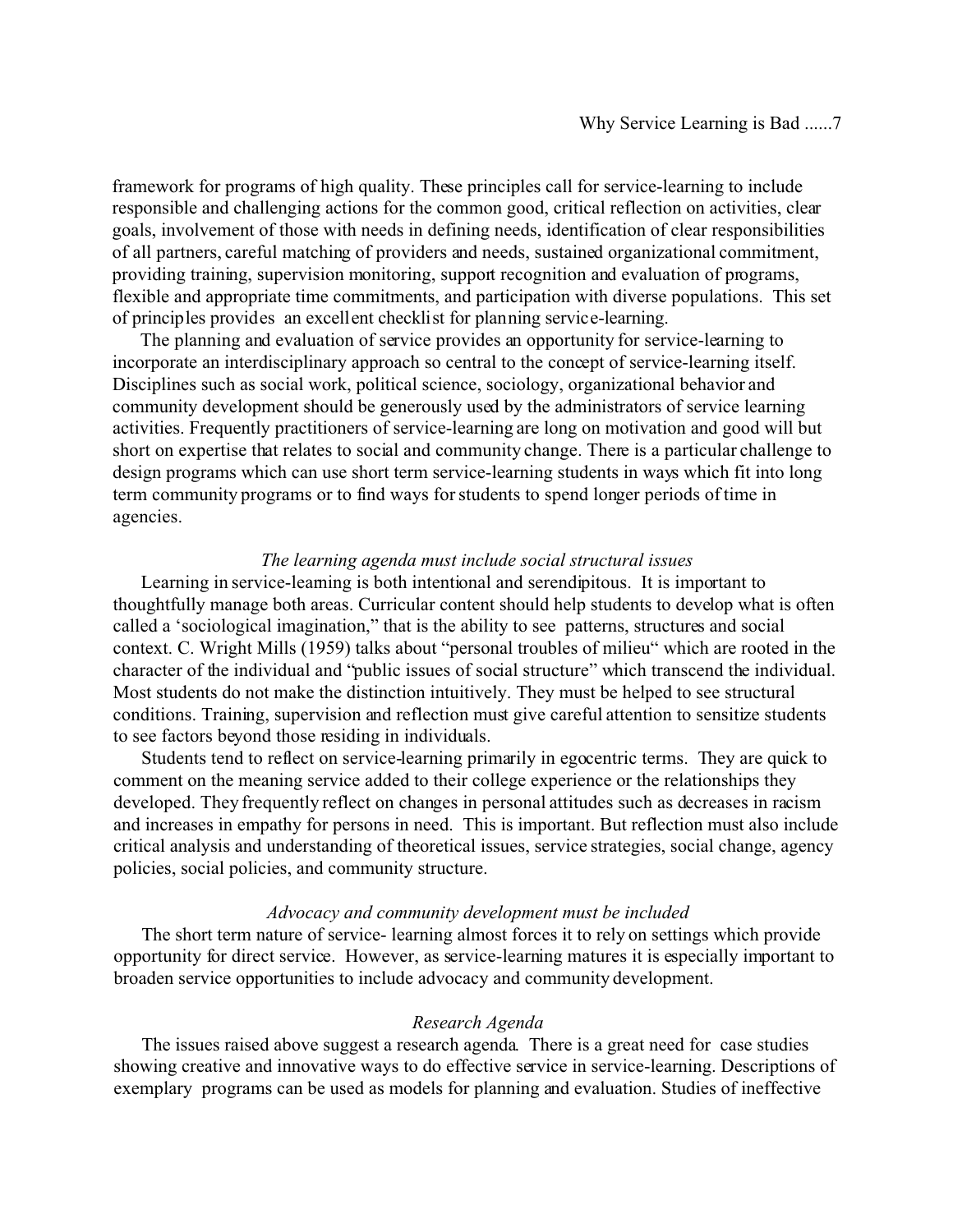programs can help identify critical factors for success. Research should specifically examine the impact of service-learning on local communities and on persons served. Doing this requires using outcome measures rather than more commonly used input measures such as hours served or tasks done. Case studies can be used effectively for assessment (Driscoll, Holland, Gelmon, & Kerrigan, 1996).

There is also need for research on short term service and volunteerism particularly as it affects agencies and communities. It is important to understand at greater depth the issues raised in the first section of this paper. Work needs to be done to identify the critical factors which determine the outcomes of service-learning. Additional research on the impact of servicelearning could contribute greatly to improving quality and impact. A check list for planning the service component of service-learning would be helpful.

## **Summary**

Service-learning has great potential to transform teaching and learning. It also has great potential to provide quality programs and people to local agencies to work with them to transform communities. However, if done poorly service-learning can teach inadequate conceptions of need and service, it can divert resources of service agencies and can do real harm in communities.

As service-learning matures, it must realistically face its limitations and realistically recognize both strengths and weaknesses. The answer to criticisms is not to abandon servicelearning but to structure both learning and service to build on strengths and compensate for limitations.

One of the challenges facing service-learning is to bring to the service end of the servicelearning equation the same level of rigor, expertise, and critical analysis that has been applied to learning. This will include responding to the legitimate interests of all the stakeholders, following principles of good practice, developing strong college/community partnerships which reflect quality and reciprocity, teaching a sociological imagination, incorporating advocacy and community development opportunities, and developing evaluation and assessment strategies which will assure continued program improvement.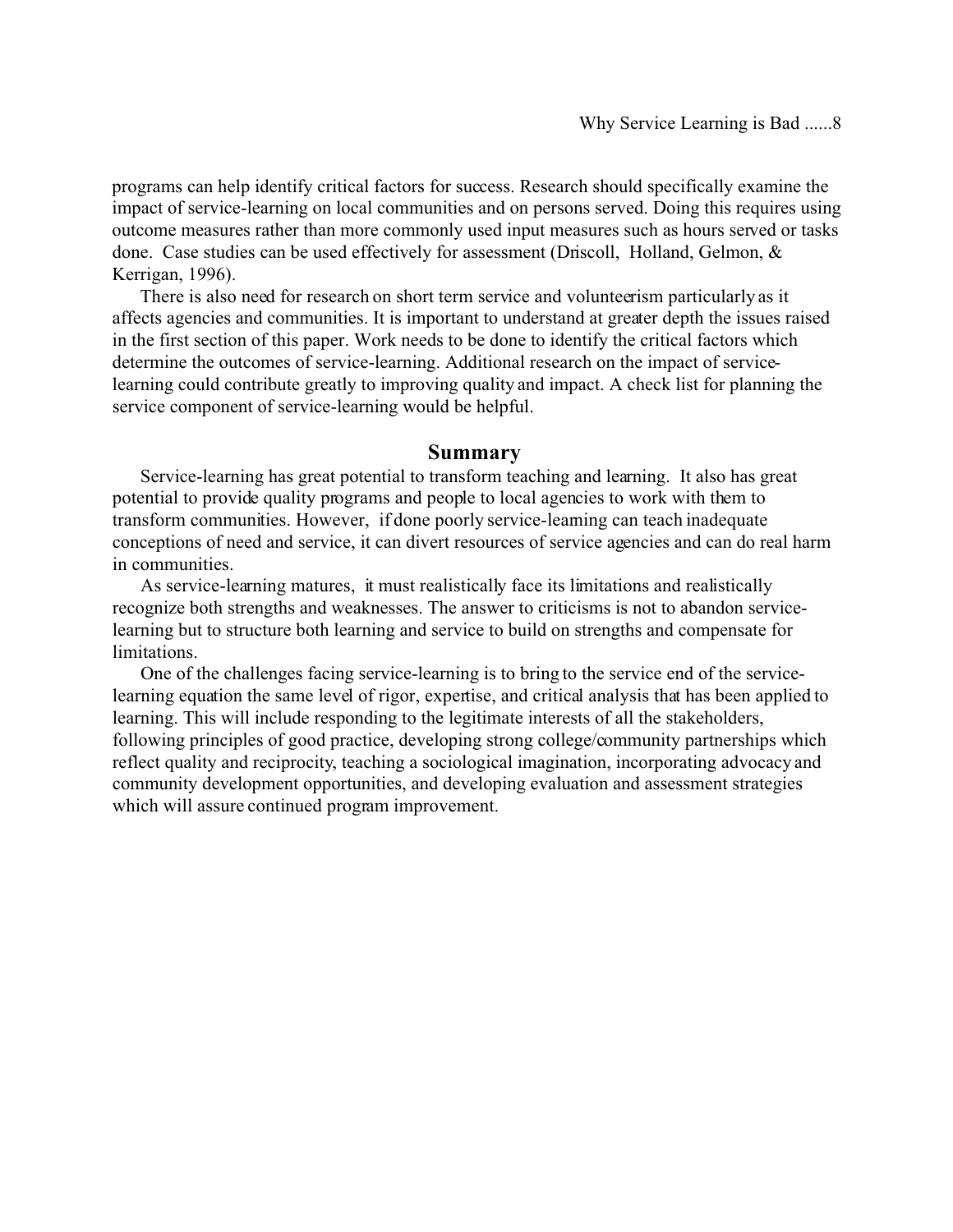# **References**

- Bellah, R., Madsen, R., Sullivan, W., Swindler, A., & Tipton, S. (1985). *Habits of the heart: Individualism and commitment in American life*. Los Angeles: University of California Press.
- Driscoll, A., & Holland, B., & Gelmon, S., & Kerrigan, S. (1996) An assessment model for service-learning: Comprehensive case studies of impact on faculty, students, community and institution. *Michigan Journal of community Service Learning*, 3:66-71.
- Freire, Paulo (1971). *Pedagogy of the Oppressed*. New York, NY: Herder and Herder.
- Groennings, S. (1997). *Reconciling Agendas: Agencies and colleges face service-learning*. An unpublished paper presented at a conference sponsored by the Association of Episcopal Colleges and Universities at Montreat North Carolina, October 31-Nov.2, 1997.
- Hornet, E. P., & Poulsen, S. J. (1989). Principles of good practice for combining service and learning. The Johnson Foundation.
- Illich, I. (1990). To hell with good intentions. In J. Kendall (Ed.), *Combining service and learning: A resource book for community and public service* (Vol. I, pp. 314-320). Raleigh, NC: National Society for Internships and Experiential Education.
- Keith-Lucas, A. (1972). The helping factor. From *Giving and taking help*. Durham, NC:University of North Carolina Press.
- McKnight, J. (1989, January/February). Why "servanthood" Is bad. *The Other Side*, 38-41.
- McKnight, J. (1996) *The careless society: Community and its counterfeits*. New York:Basic Books.
- Mills, C. Wright. 1959. *The Sociological Imagination*. Oxford:Oxford University Press.
- Wallis, J. (1997). The issue is poverty. *Sojourners.* March/April: 18-24.